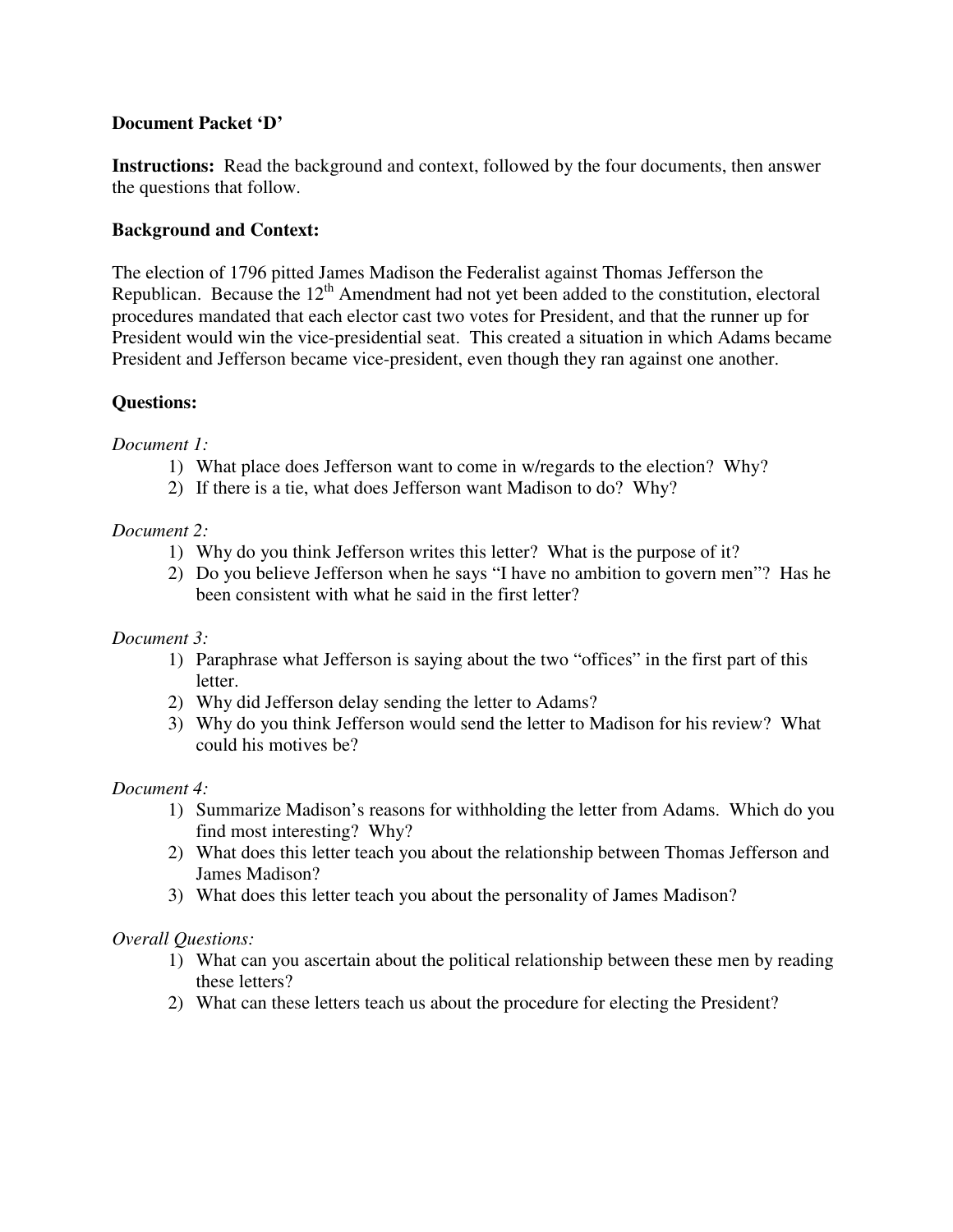Document D1:

To James Madison

Monticello Dec. 17. 96.

Jefferson to Madison

Your favor of the 5th. came to hand last night. The first wish of my heart was that you should have been proposed for the administration of the government. On your declining it I wish any body rather than myself: and there is nothing I so anxiously hope as that my name may come out either second or third. These would be indifferent to me; as the last would leave me at home the whole year, and the other two thirds of it. I have no expectation that the Eastern states will suffer themselves to be so much outwitted as to be made the tools for bringing in P. instead of A. I presume they will throw away their second vote. In this case it begins to appear possible that there may be an equal division where I had supposed the republican vote would have been considerably minor. It seems also possible that the Representatives may be divided. This is a difficulty from which the constitution has provided no issue. It is both my duty and inclination therefore to relieve the embarrasment should it happen: and in that case I pray you and authorize you fully to solicit on my behalf that Mr. Adams may be preferred. He has always been my senior from the commencement of our public life, and the expression of the public will being equal, this circumstance ought to give him the preference. When so many motives will be operating to induce some of the members to change their vote, the addition of my wish may have some effect to preponderate the scale. I am really anxious to see the speech. It must exhibit a very different picture of our foreign affairs from that presented in the Adieu, or it will little correspond with my views of them. I think they never wore so gloomy an aspect since the year 83. Let those come to the helm who think they can steer clear of the difficulties. I have no confidence in myself for the undertaking…..

Letter Available in: *The Works of Thomas Jefferson,* Federal Edition (New York and London, G.P. Putnam's Sons, 1904-5). Vol. 8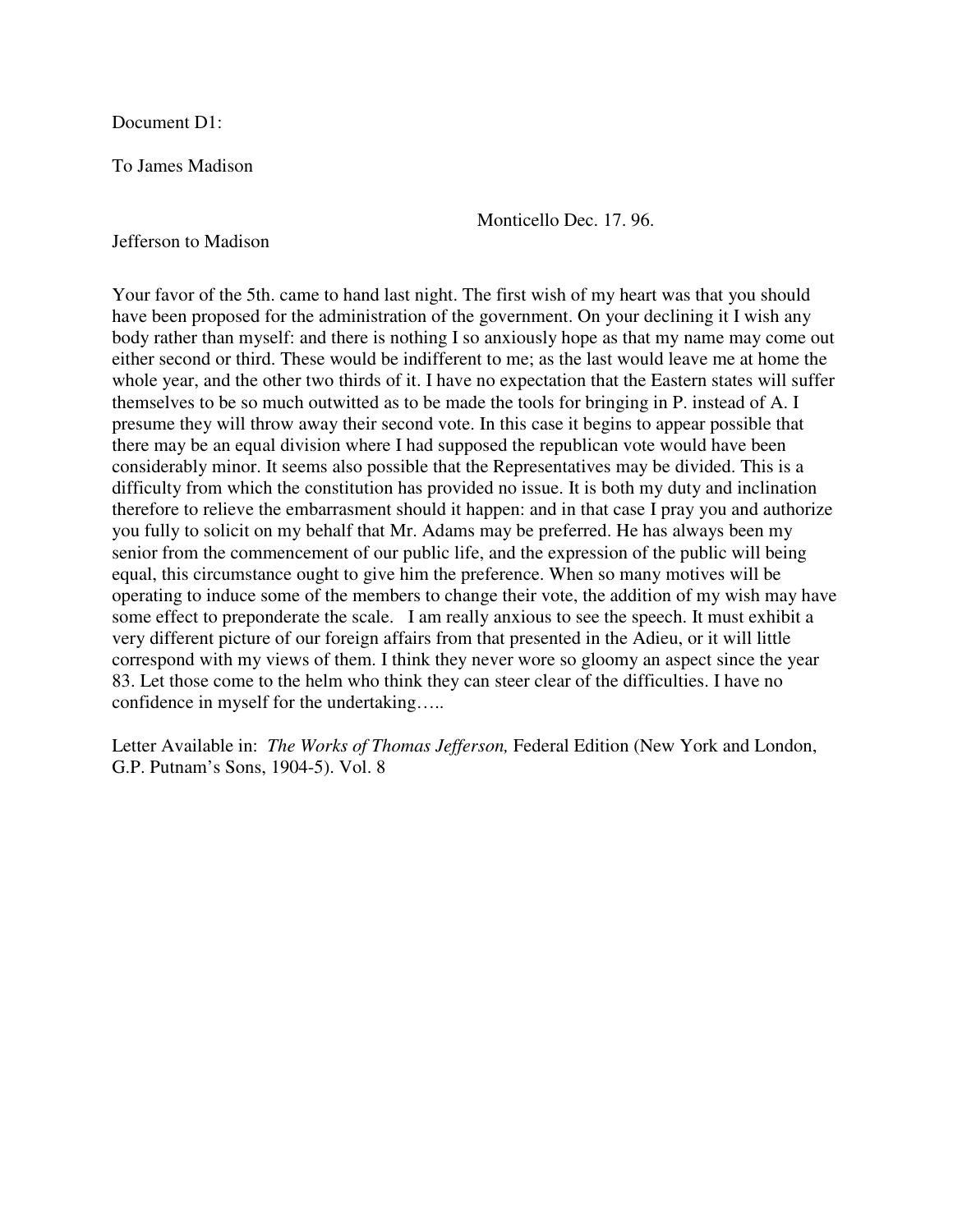### Document D2:

## I. To John Adams

## Dear Sir Monticello Dec. 28. 1796.

The public and the public papers have been much occupied lately in placing us in a pojpt of opposition to each other. I trust with confidence that less of it has been felt by ourselves personally. In the retired canton where I am, I learn little of what is passing: pamphlets I sec never; papers but a few; and the fewer the happier. Our latest intelligence from Philadelphia at present is of the 16th inst But tho' at that date your election to the first magistracy seems not to have been known as a fact, yet with me it has never been doubted. I knew it impossible yon should lose a vote north of the Delaware, and even if that of Pennsylvania should be against you in the mass, yet that you would get enough south of that to place your succession out of danger. I have never one single moment expected a different issue; and tho' I know I shall not be believed, yet it is not the less true, that I have never wished it. My neighbors, as my compurgators, could aver that fact, because they see my occupations and my attachment to them. Indeed it is possible that you may be cheated out of your succession by a trick worthy the subtlety of your arch-friend of New York, who has been able to make of your real friends tools to defeat their and your just wishes. Most probably he will be disappointed as to you, and my inclinations place me out of his reach. I leave to others the sublime delight of riding in the storm, better pleased with sound sleep and a »»nn berth below, with the society of neighbors, friends, and fellow-laborers of the earth, than of spies and sycophants. No one, then, will congratulate you with purer disinterestedness than myself. The share indeed which I may have had in the late vote, I shall still value highly, as an evidence of the share I have in the esteem of my fellow-citizens. But still, in this point of view, a few votes less would be little sensible; the difference in the effect of a few more 'would be very sensible and oppressive to me. I have no ambition to govern men. It is a painful and thankless office … I devoutly wish you may be able to shun for us this war, by which our agriculture, commerce, and credit will be destroyed. If you are, the glory will be all your own; and that your administration may be filled with glory and happiness to yourself and advantage to us, is the sincere wish of one who, tho', in the course of our voyage through life, various little incidents have happened or been contrived to separate us, retains still for you the solid esteem of the moments when we were working for our independence, and sentiments of respect and affectionate attachment.

Th. Jefferson

Source: Printed in The Life of Thomas Jefferson. By Henry S. Randall. Volume 2. 1858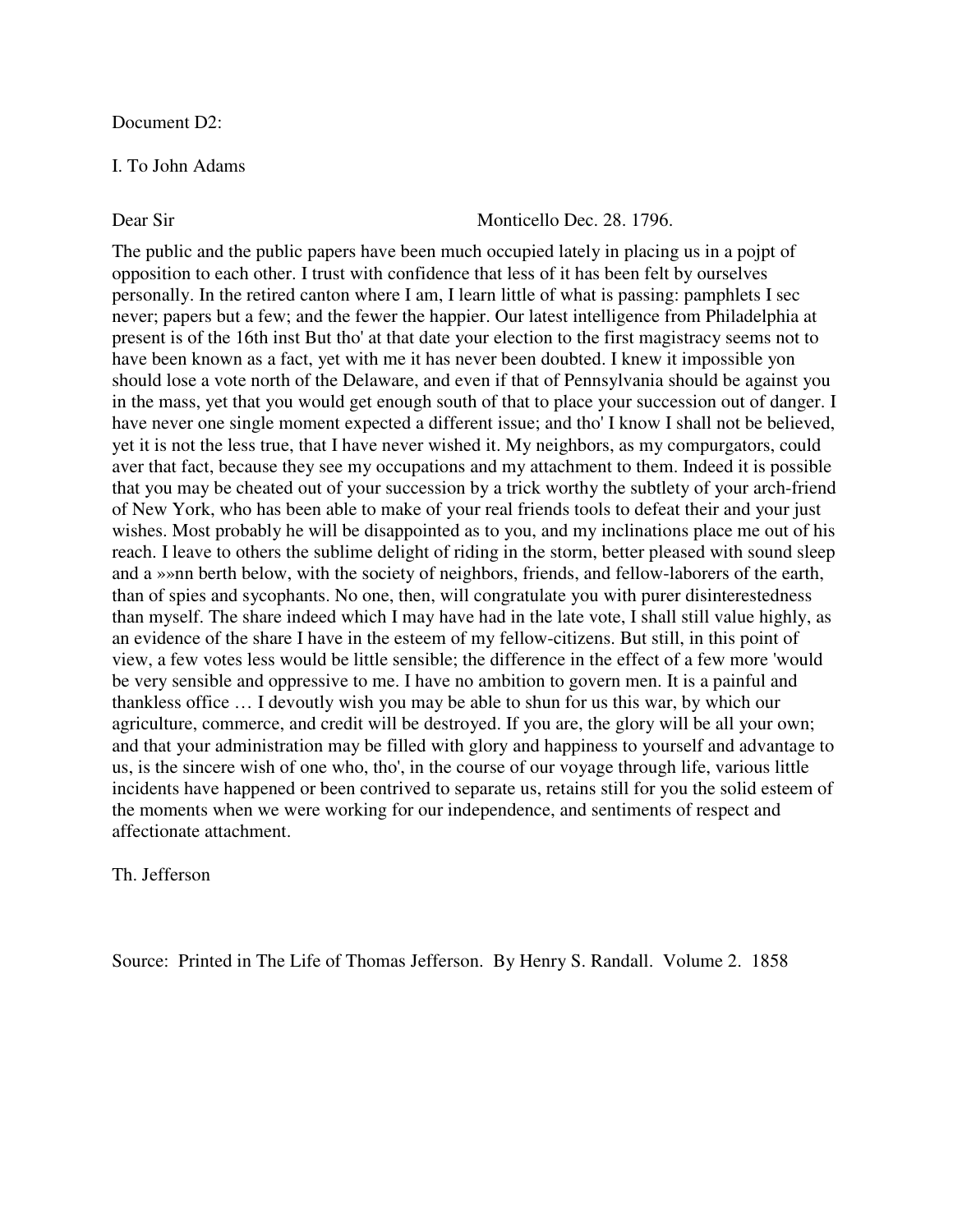Document D3:

#### I. Jefferson to James Madison

#### Jan. 1. 97.

Yours of Dec. 19. has come safely. The event of the election has never been a matter of doubt in my mind. I knew that the Eastern states were disciplined in the schools of their town meetings to sacrifice differences of opinion to the great object of operating in phalanx, & that the more free & moral agency practiced in the other states would always make up the supplement of their weight. Indeed the vote comes much nearer an equality than I had expected. I know the difficulty of obtaining belief to one's declarations of a disinclination to honors, & that it is greatest with those who still remain in the world. But no arguments were wanting to reconcile me to a relinquishment of the first office or acquiescence under the second. As to the first it was impossible that a more solid unwillingness settled on full calculation, could have existed in any man's mind, short of the degree of absolute refusal. The only view on which I would have gone into it for awhile was to put our vessel on her republican tack before she should be thrown too much to leeward of her true principles. As to the second, it is the only office in the world about which I am unable to decide in my own mind whether I had rather have it or not have it. Pride does not enter into the estimate ; for I think with the Romans that the general of today should be a soldier tomorrow if necessary. I can particularly have no feelings which would revolt at a secondary position to mr. Adams. I am his junior in life, was his junior in Congress, his junior in the diplomatic line, his junior lately in the civil government. Before the receipt of your letter I had written the enclosed one to him. I had intended it some time, but had deferred it from time to time under the discouragement of a despair of making him believe I could be sincere in it. The papers by the last post not rendering it necessary to change anything in the letter I enclose it open for your perusal, not only that you may possess the actual state of dispositions between us, but that if anything should render the delivery of it ineligible in your opinion, you may return it to me. If mr. Adams can be induced to administer the government on it's true principles, & to relinquish his bias to an English constitution, it is to be considered whether it would not be on the whole for the public good to come to a good understanding with him as to his future elections. He is perhaps the only sure barrier against Hamilton's getting in…..

Source: The Writings of Thomas Jefferson. Paul Leicester Ford, ed. Volume VII. 1896.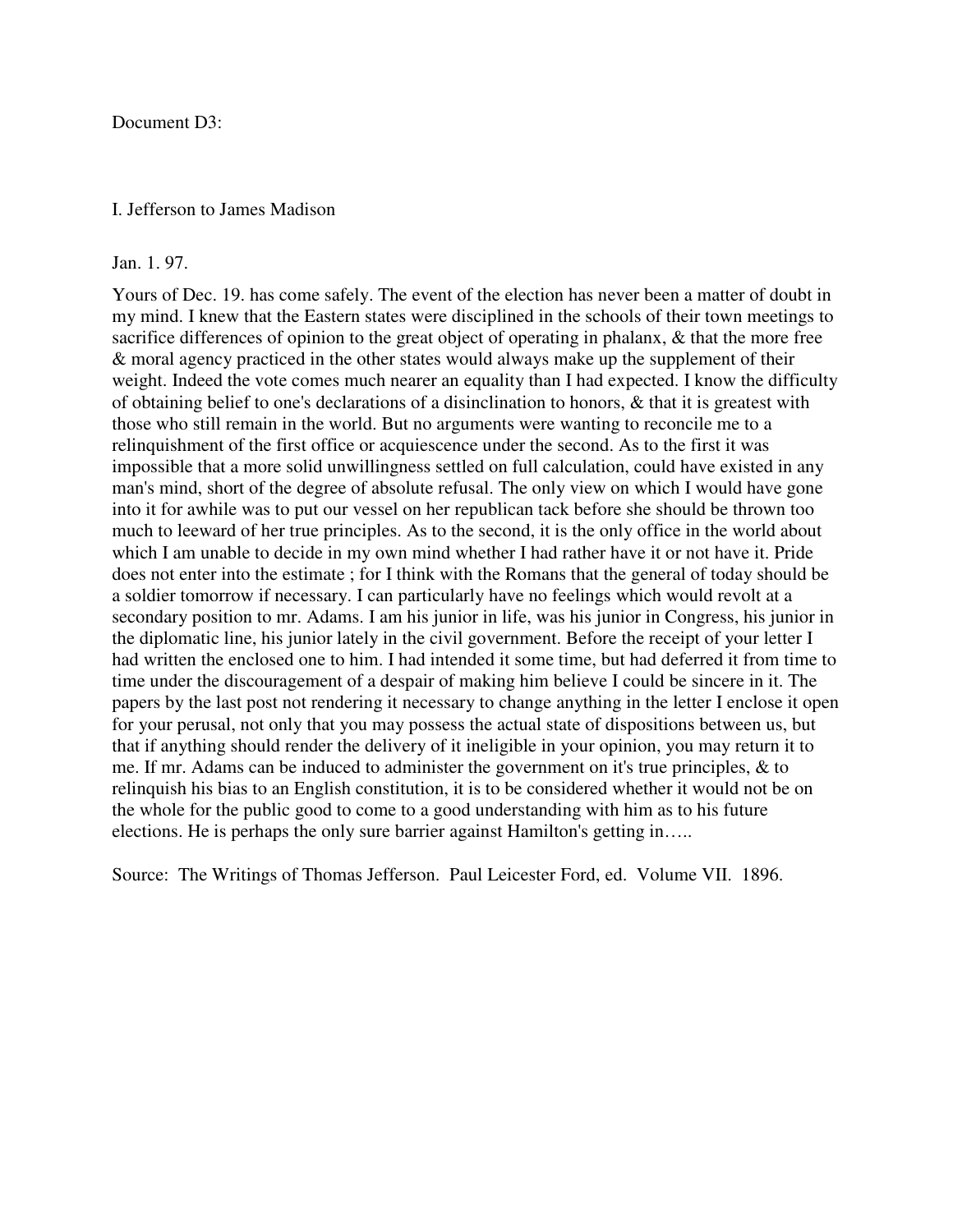#### Document D4:

From James Madison to Jefferson

#### Dear Sir Philada. Jany. 15. 1797.

The last mail brought me your favor of Jany. 1. inclosing an unsealed one for Mr. A. and submitting to my discretion the eligibility of delivering it. In exercising this delicate trust I have felt no small anxiety, arising by no means however from an apprehension that a free exercise of it could be in collision with your real purpose, but from a want of confidence in myself, and the importance of a wrong judgment in the case. After the best consideration I have been able to bestow, I have been led to suspend the delivery of the letter, till you should have an opportunity of deciding on the sufficiency or insufficiency of the following reasons. 1. It is certain that Mr. Adams, on his coming to this place, expressed to different persons a respectful cordiality towards you, and manifested a sensibility to the candid manner in which your friends had in general conducted the opposition to him. And it is equally known that your sentiments towards him personally have found their way to him in the most conciliating form. This being the state of things between you, it deserves to be considered whether the idea of bettering it is not outweighed by the possibility of changing it for the worse. 2. There is perhaps a general air on the letter which betrays the difficulty of your situation in writing it, and it is uncertain what the impression might be resulting from this appearance. 3 It is certain that Mr. A. is fully apprized of the trick aimed at by his pseudo-friends of N.Y: and there may be danger of his suspecting in memento's on that subject, a wish to make his resentment an instrument for avenging that of others. A hint of this kind was some time ago dropped by a judicious and sound man who lives under the same roof, with a wish that even the Newspapers might be Silent on that point. 4. May not what is said of "the sublime delights of riding in the storm &c." be misconstrued into a reflexion on those who have no distaste to the helm at the present crisis? You know the temper of Mr. A. better than I do: but I have always conceived it to be rather a ticklish one. 5. The tenderness due to the zealous and active promoters of your election, makes it doubtful whether their anxieties and exertions ought to be depreciated by any thing implying the unreasonableness of them. I know that some individuals who have deeply committed themselves, and probably incurred the political enmity at least of the P. elect, are already sore on this head. 6. Considering the probability that Mr. A.s course of administration may force an opposition to it from the Republican quarter, and the general uncertainty of the posture which our affairs may take, there may be real embarrassments from giving written possession to him, of the degree of compliment and confidence which your personal delicacy and friendship have suggested.

I have ventured to make these observations, because I am sure you will equally appreciate the motive and the matter of them; and because I do not view them as inconsistent with the duty and policy of cultivating Mr. Adam's favorable dispositions, and giving a fair start to his Executive career. As you have, no doubt, retained a copy of the letter I do not send it back as you request. It occurs however that, if the subject should not be changed in your view of it, by the reasons which influence mine, and the delivery of the letter be accordingly judged expedient, it may not be amiss to alter the date of it; either by writing the whole over again, or authorizing me to correct that part of it.